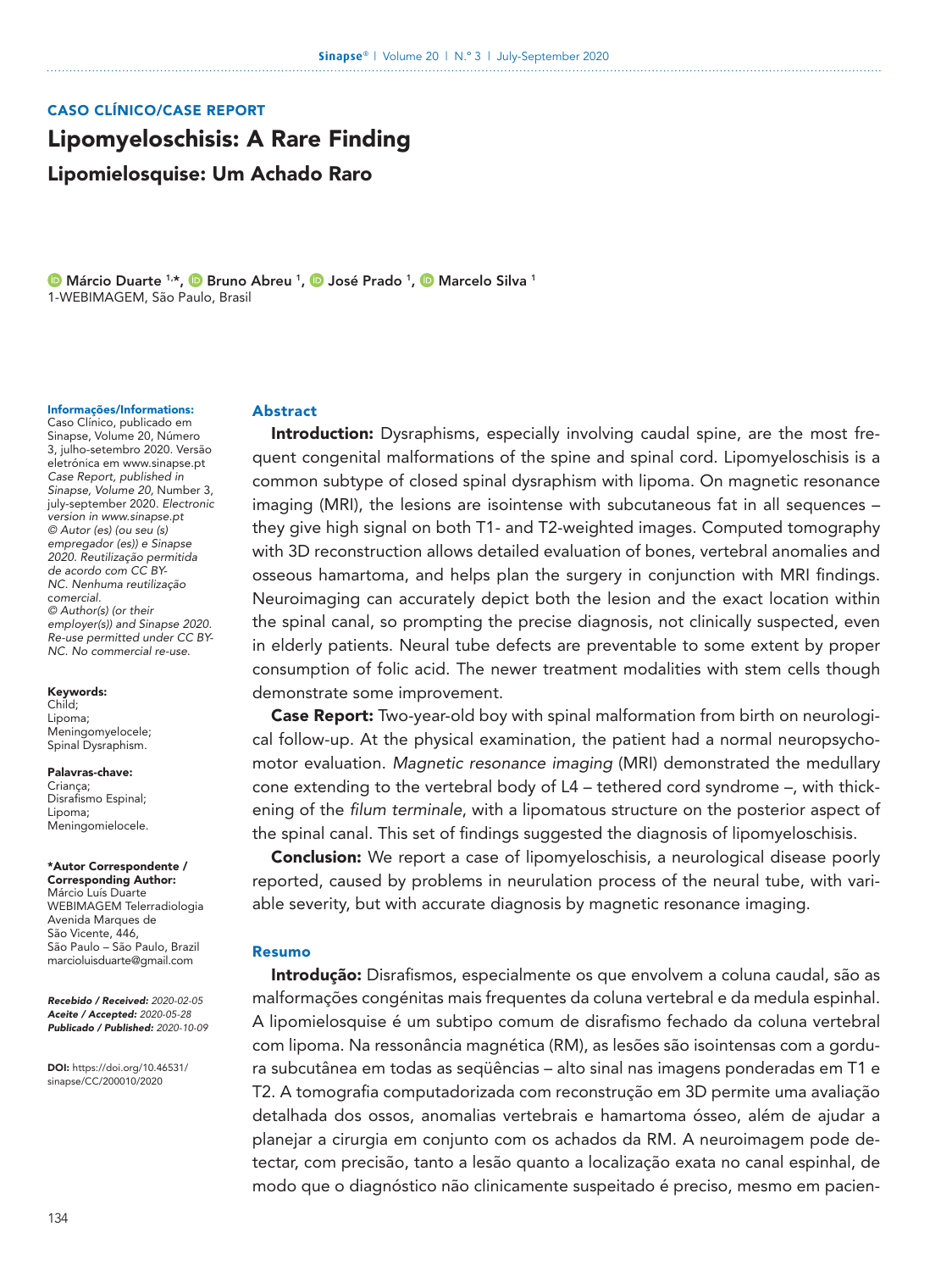tes idosos. Os defeitos do tubo neural são evitáveis até certo ponto pelo consumo adequado de ácido fólico. As novas modalidades de tratamento com células-tronco demonstram algumas melhorias.

Caso Clínico: Menino de dois anos de idade com malformação medular desde o nascimento em acompanhamento neurológico. Ao exame físico apresenta exame neuropsicomotor normal. A RM demonstra cone medular estendendo-se até a altura do corpo vertebral de L4 – síndrome da medula presa –, com espessamento do *filum terminale*, apresentando-se ancorado a estrutura lipomatosa no aspecto posterior do canal espinhal. O conjunto de achados sugere lipomielosquise.

Conclusão: Expomos um caso lipomielosquise, doença neurológica pouco relatada, causada por problemas na neurulação do tubo neural e de gravidade variável, porém de preciso diagnóstico pela ressonância magnética.

# Introduction

Neural tube defects (NTDs) are the result of disturbance in the neurulation process.<sup>1</sup> Neurulation, through a coordinated series of events, gives rise to the neural plate, neural folds and the neural tube, which eventually differentiates and develops into the future brain and spinal cord.<sup>1</sup> Most NTDs arise in anterior and posterior neuropores as they close last.<sup>1</sup>

NTDs can be opened or closed depending upon exposed or closed neural tissue.<sup>1</sup> Open NTDs (ONTDs) are the result of primary neurulation and may involve any area of the central nervous system (CNS).<sup>1</sup> Closed NTDs are due to defects in secondary neurulation and are mostly confined to the spine.<sup>1</sup>

## Case Report

A two-year-old boy, born at 41 weeks of gestation by normal delivery and with no relevant pre or perinatal records, is under regular neurological follow-up, due to a postnatal diagnosis of a spinal malformation. His mother referred that the ultrasonographic tests performed during pregnancy were normal, denied trauma and the consumption of any drug during that period. At physical examination, no focal deficits were observed and neuropsychomotor evaluation was normal. A spine magnetic resonance imaging (MRI) was obtained, showing the medullary cone extending to the vertebral body of L4 – defining a tethered cord syndrome –, with thickening of the *filum terminale* (0.3 cm), with a lipomatous structure measuring  $3.0 \times 0.5 \times 0.8$  cm on the posterior aspect of the spinal canal. This set of findings suggested the diagnosis of lipomyeloschisis (**Figs.** 1 **and 2**).



Figure 1. Sagittal section MRI in T2 sequence in A and T1 sequence in B, both without contrast, demonstrating medullary cord extending up to a L4 vertebral body (blue arrow) – tethered cord – with a lipoma between the dura and the bony wall in the extradural space (white arrow).



Figure 2. Axial section MRI in T1 sequence without contrast in A and T1 FAT SAT sequence with contrast in B demonstrating a lipoma between the dura and the bony wall in the extradural space (white circle) without contrast enhancement and the intracanal lipoma (white arrow).

# **Discussion**

Dysraphisms, especially involving caudal spine, are the most frequent congenital malformations of the spine and spinal cord. $2$  Lipomyeloschisis is a common subtype